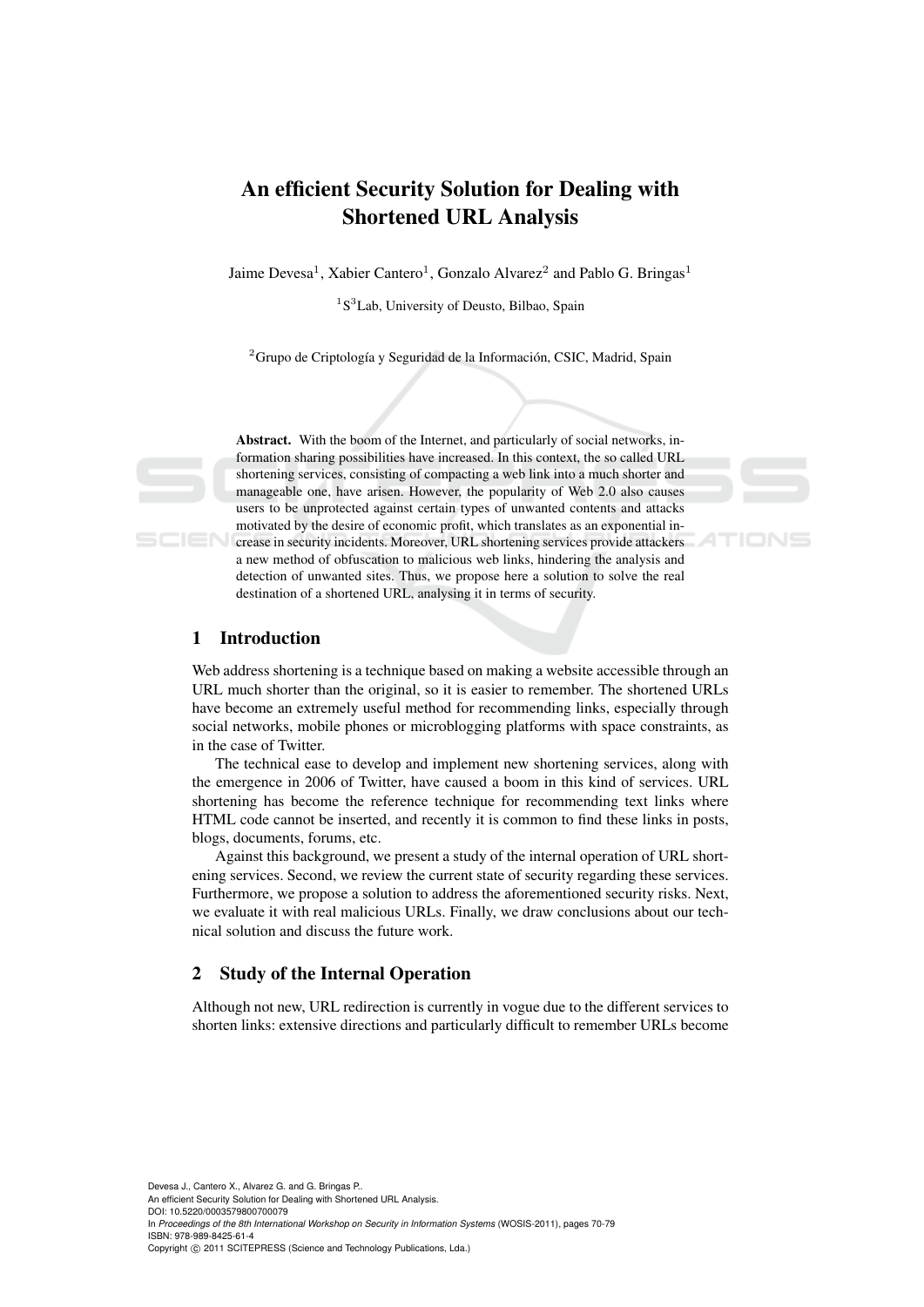shorter and therefore much easier to type, with a positive impact on the publicity and access to online services. There are different techniques to achieve this URL redirection, either based on the HTTP protocol or on the interpretation by web browsers of the downloaded page code.

The simplest system uses redirection HTTP status codes 30X. Defined in the Hypertext Transfer Protocol [1], a redirect consist of a response to a specific request by the client, whose code begins with the digit 3, prompting the browser to be directed to a new address indicated in the Location header of the HTTP message.

The protocol defines different response codes: 300, which indicates multiple destinations, such as when a page is available in several languages; 301, when the destination has changed permanently; 302, when the destination exists but must be accessed temporarily by another URL; 303, to specify that this URL is to be accessed via the HTTP GET method; or 307, similar to 302, but with other technical constraints.

We have conducted a study on HTTP response codes offered by various URL shortening services available on the market, based on a total of 242 different services operating at the time of analysis. This study gave the following results, shown in Table 1: 44% of services answered with HTTP code 301 (moved permanently), 39% did so with code 302 (moved temporarily), 1% used code 307, and finally, the remaining 16% returned HTTP code 200, that is to say, they used a different redirection system. Moreover, we

have perceived that it is common to use various chained redirections.

|        | <b>HTTP</b> response Number of responses Percentage |         |
|--------|-----------------------------------------------------|---------|
| 200    | 38                                                  | 16%     |
| 301    | 108                                                 | 44%     |
| 302    | 94                                                  | 39%     |
| 307    | $\mathcal{D}_{\mathcal{A}}$                         | $1\%$   |
| TOTAL. | 242                                                 | $100\%$ |

Table 1. HTTP responses distribution from a corpus of 242 different shortened URLs, where 84% answered with 30X redirection codes.

As reflected in this study, the vast majority, 84% of shortening services, made use of redirection based on HTTP 30X status codes. Still, this percentage is higher if the analysis focuses only on the 10 most used services based on the Alexa ranking [2] as can be seen in Table 2.

However, within the HTTP redirection, the choice of different codes is relevant to the creator of the destination page. The crawling engines used by search engines understand redirection codes differently. If they get a 301 code, it will be understood that the link is the destination, so the page rank [3] is updated correctly. However, when a code 302 or 307 is obtained, which is supposed to be temporary redirection, the robot gives the page rank to the shortened link and not to the final destination, as really should occur. Therefore, when creating a URL shortening service, it is considered bad practice to use any redirect code other than 301. Leading services in the sector, such as *tinyurl.com* or *bit.ly*, properly use redirection code 301 (moved permanently), although the study shows that in nearly 40% of cases this practice is violated.



IONS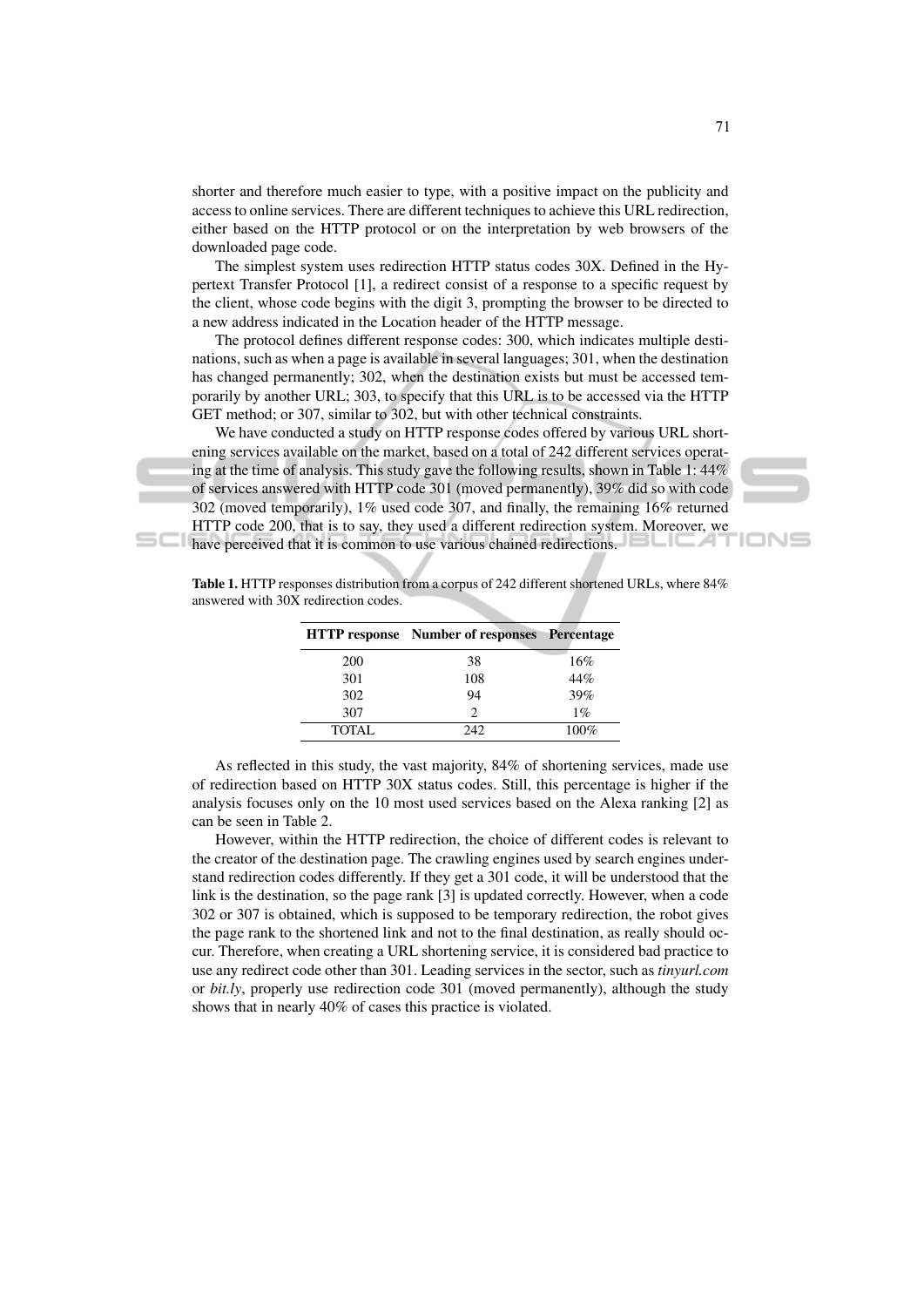|              |        | <b>Shortening Service</b> Alexa Ranking HTTP method used Redirections |   |
|--------------|--------|-----------------------------------------------------------------------|---|
| bit.ly       | 164    | 301                                                                   |   |
| tinyurl.com  | 779    | 301                                                                   | 2 |
| goo.gl       | 1.387  | 301                                                                   |   |
| ow.ly        | 2.752  | 301                                                                   |   |
| su.pr        | 7.467  | 301                                                                   |   |
| is.gd        | 9.593  | 301/302                                                               | 2 |
| tiny.cc      | 10.400 | 301                                                                   |   |
| j.mp         | 11.989 | 301                                                                   |   |
| shorturl.com | 16.408 | 301                                                                   |   |
| cli.gs       | 30.877 | 200                                                                   |   |

Table 2. HTTP methods used by Alexa Top 10 URL shortening services.

There are other techniques to achieve the redirection of links, used by 20% of the shortening services analysed in the study. These systems are based on the use of *iframes* to insert the target page, the label 'META REFRESH' in 'HEAD' section of the website, or via *javascript*. Thus, these methods are based on HTTP 200 OK status code, which is a standard response for successful HTTP requests. Therefore, these practices are also discouraged, as the page rank is given again to the shortening service and not the destination page. However, these redirection techniques are often used by the creators of URL shortening services, allowing them to easily add on-line advertising to obtain a direct economic return from the service they offer.

oN⊆

Finally, there are also some specific cases of URL shortening services that do not automatically redirect, and the user has to click on the link destination to visit that page. The aim is to present the user an intermediate page full of banners and on-line advertising, although there are others that use these pages to show the user what will the final destination be, offering some relevant information about the content of this page via a content analysis, a snapshot of the website, etc, and leaving the choice of visiting it or not to the user. Once again, these services rely on HTTP 200 OK status code.

### 3 Security Implications

The dark side of the use of URL shortening services, and the most obvious, is that the user is no longer able to see directly where the browser will be redirected to. Moreover, because URL shortening is frequently used with social networks like Facebook, there is an inherent trust that the link will be legitimate, so users are going to click without taking into account their own security, and may be tricked into visiting malicious web sites. For instance, in 2010, 8 percent of 25 million URLs posted on Twitter pointed to phishing, malware or scam sites listed on popular blacklists [4].

Furthermore, most URL shortening domains are trusted by firewalls, Web filters or spam blocking tools [5], and other analysis solutions fail to detect the real URL's destination. This makes it difficult to identify links that lead to malicious destinations. Hence, it is easier for attackers to distribute shortened links which could redirect users to web sites containing the following security risks:

– Malware, trojans and other malicious programs.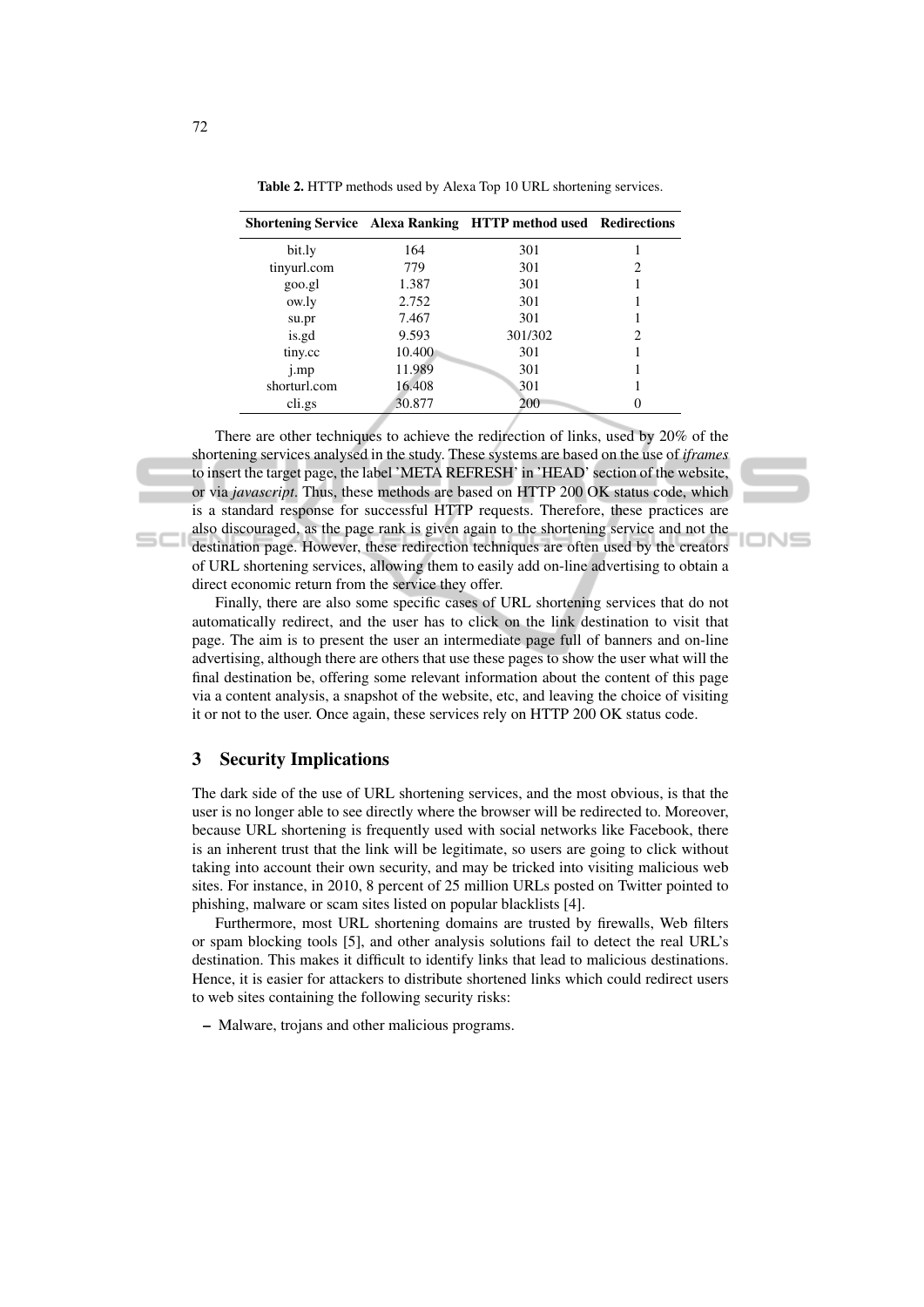- Code exploiting security vulnerabilities in browsers or systems.
- Web-based attacks.
- Phishing attempts.
- Spam campaigns.

Malware represents a high-priority issue to security researchers and poses a major threat to the privacy of computer users and their information. Former malware writers sought fame, but nowadays their goal has evolved into a notable financial gain. Therefore, malware has become a profitable illegal business and causes great economic losses all over the world [6]. Moreover, the amount, power, and variety of malicious software increases every year as well as its ability to avoid all kinds of security barriers [7]. Indeed, URL shortening services are intensively used by these cyber-criminals to distribute malicious programs [8], as they provide an obfuscation layer, making detection more difficult.

For instance, a new Twitter worm has recently spread fast, compromising user accounts and abusing Google's *goo.gl* link shortening service with the aim of distributing malicious links [9]. Thus, clicking on the shortened URL will take the user to a site that advertises a rogue antivirus solution, which is in fact malicious software.

Moreover, client-side exploits take advantage of vulnerabilities in client software, such as web browsers or media players, allowing cybercriminals to take control of computers visiting a malicious site [10]. In combination with URL shorteners, these attacks gain in sophistication, making thousands of users vulnerable. Furthermore, other webbased attacks such as Cross-Site scripting or SQL injection also benefit from using these shortening services to go unnoticed.

Furthermore, phishing is one of the attack vectors that causes more losses to financial institutions, using legitimate-looking but fake web sites and emails to deceive users into disclosing personal information [11]. According to [12], 0.47% of bank customers fall victim to phishing attacks each year, translating to \$2.4M-\$9.4M in annual fraud losses per one million clients. Likewise, there is evidence that phishers have been exploiting and abusing URL shortening services actively at least since 2006 [13], camouflaging web addresses which are identified on blacklists, and thus avoiding security filtering solutions.

Besides, spam (unwanted email messages which usually contain commercial contents) made up between 80 and 90 percent of all messages in 2010 [14]. Furthermore, the usage of URL shorteners in spam campaigns is also well known, used to avoid detection of the real URL by intent analysing techniques [15]. First campaigns employed popular URL shorteners like *bit.ly*, although the trend now is to use less known services which do not even have a way to report abuses through their web site. Moreover, spammers choose shortening services offering public APIs, which makes it even easier to integrate them into a botnet. Finally, services providing preview modes are also avoided, unlike the ones offering statistics, which can help spammers measuring certain aspects of the spam campaign they manage.

Therefore, URL shortening services have included some checks based on blacklists to prevent spammers and hackers from using their service, although these barriers have already been circumvented by using legitimate intermediate sites with redirection capabilities, and hence prevent blacklisting or blocking of the shortened link [16]. This tech-

IONS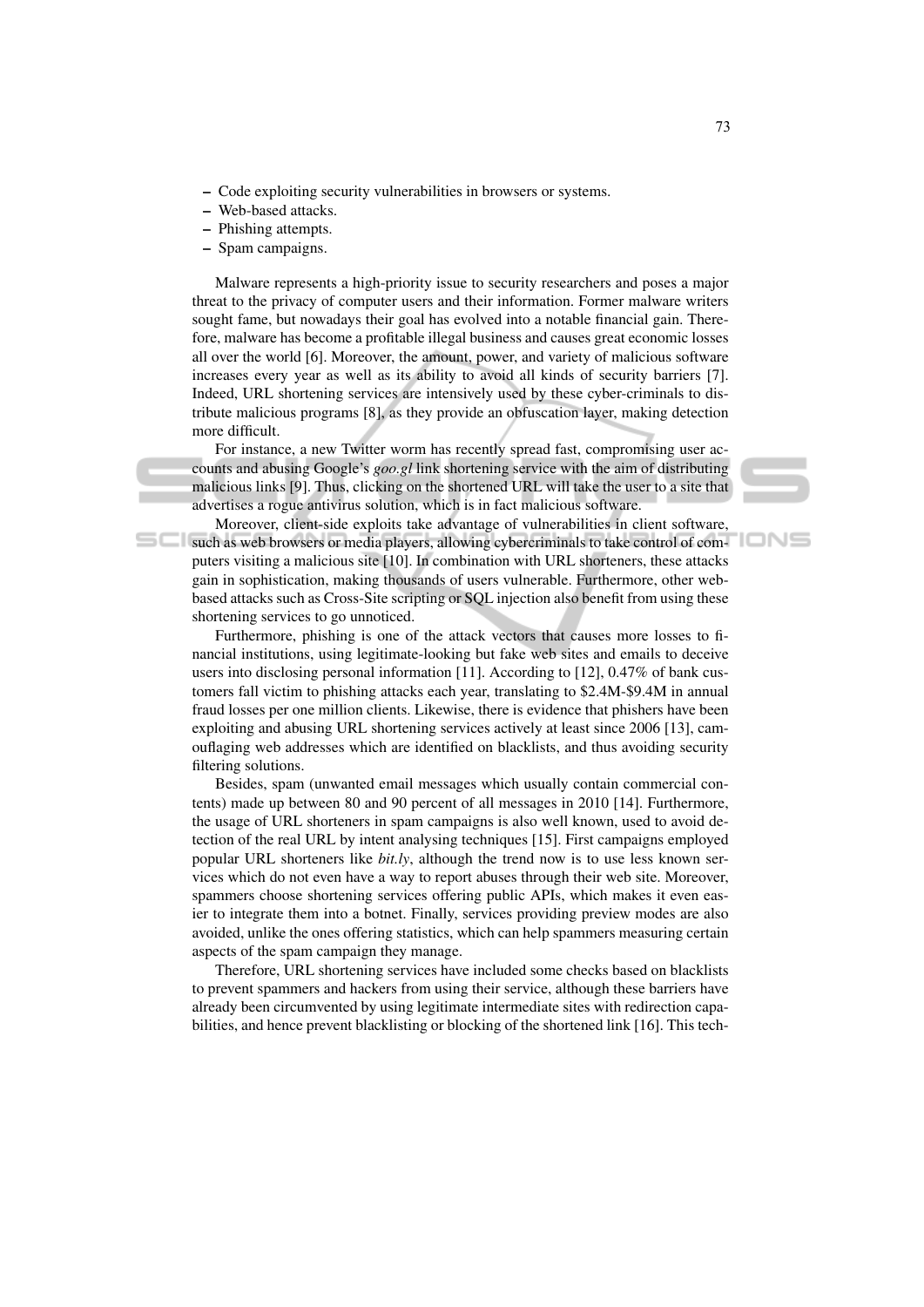nique is based on taking advantage of bad coding practices on the site's warning page for all links to external sites (i.e. *http://good.com/redirect?url=http://external.com/*). Thus, this page can be used to redirect users to any domain, including malicious pages (i.e. *http://good.com/redirect?url=http://evil.com/*). Creating a short link of this legitimate domain URL will avoid blacklists and redirect the victim to the spam site.

To conclude, we have identified other security implications regarding the shortening service itself: hijacking or compromise of the shortening service, and Deny-of-Service or interruption of service.

First, if the shortening service is compromised, an attacker could redirect all the existing links to a malicious site. That happened in June 2009 [17], when a hacker exploited a security hole in *cli.gs* shortening service's web page, allowing her to edit about 2.2 million URLs and point them to a harmless blog. Moreover, if it had been used to distribute malware exploiting a bug on web browsers, it would have been devastating. In conclusion, having control of so many URLs makes these services a very attractive target, allowing the *bad guys* to make a lot of money.

Second, when a URL shortening service crashes, due to either technical problems or because it is under a Deny-of-Service attack, it causes thousands of short-links posted on Twitter and other social network sites to be unavailable. For instance, on 2nd February 2011, the popular URL shortening service *is.gd* was unavailable for a few hours, effectively breaking thousands of shortened links [18]. Besides, two years ago a Spanish ISP blocked *TinyURL*'s IPs and domains for a week, meaning their clients could not access to thousands of links [19].

IONS

#### 4 Countermeasures

Presently, for the purpose of obtaining greater transparency, many URL shortening services have included a preview functionality, so users are aware of the real destination they are going to be redirected to and determine if it is safe enough to visit. Although a lot of shorteners already offer this as an option, in most of them it is not the default. For instance, *TinyURL*'s *http://tinyurl.com/xxx* short link can be previewed by using *http://preview.tinyurl.com/xxx*, and in *BudURL* simply adding "?" at the end of the URL.

In addition, various external web services have emerged with the aim of displaying the real URL. This is the case of *LongURL* [20], which is also available as a browser plug-in. In fact, the problem of these solutions is that they depend on a known list of URL shortening services. Thus, the appearance of a new shortener or even a downtime in the service, makes them useless. Similarly, there are other web pages like *www.expandmyurl.com* providing URL unshortening, although they only work for certain services (*tinyurl.com*, *bit.ly* and *is.gd* in this case).

Moreover, many URL shortening services have become aware of the dangers of malicious URLs to their users' security. Thus, services like *mcaf.ee*, *saf.li*, *safe.mn* or *sameurl.com*, offer a secure shortening service by checking URLs for malware, phishing, spam or even some types of attacks like Cross-site scripting. Therefore, hackers are going to avoid shortening their malicious links with these services, using others with fewer security measures, and hence, increasing the effectiveness of the attack.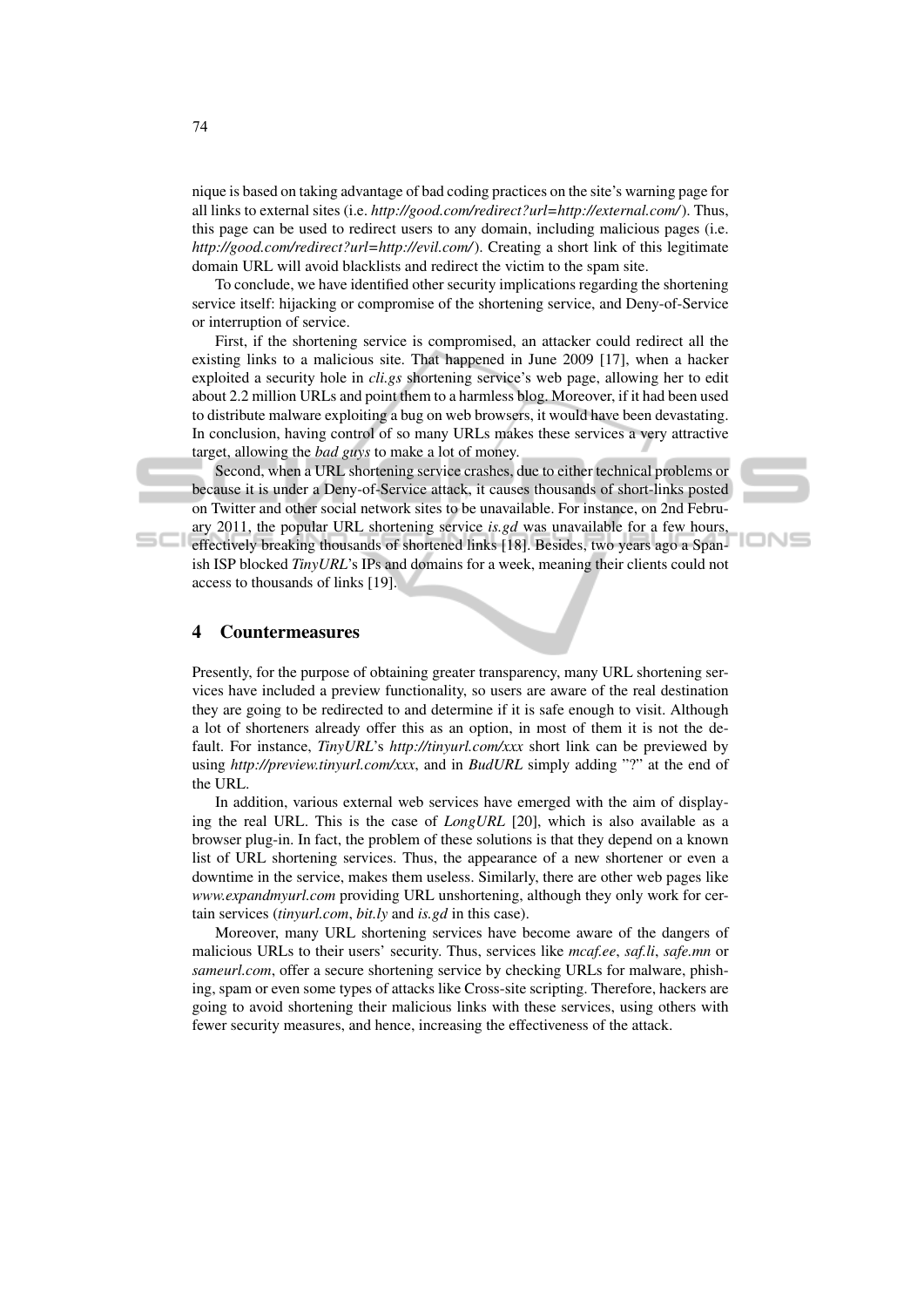Thus, the default behaviour of all URL shortening services should be to display the full URL and ask if the user is sure to be redirected there. Unfortunately, this info is not always enough to assess the risk of the target site.

## 5 Proposed Solution

In this Section, we present a solution for dealing with shortened URL analysis consisting of two steps: resolution of HTTP redirections and URL analysis.

## 5.1 Method for resolving HTTP redirections

As has been seen in Sect. 2, most of the URL shortening services, around 85 percent, employ HTTP 30X redirection methods. The main problem of these services is the abuse induced by cyber-criminals to distribute links containing malware, spam, phishing or other undesirable content. Hence, we present a solution to address malicious URL obfuscation using shorteners employing 30X redirections.





We have developed an algorithm, shown in Fig. 1, based on performing HTTP HEAD requests recursively to determine where the redirection points to. According to the response code sent by the remote server, the appropriate action is decided. Thus, a 30X code means that there is another redirection, so the algorithm is repeated taking the location field content of the HTTP header returned by the server as the new URL. Moreover, if the response is a 200 code, there are not more redirections and the final destination has been solved.

Otherwise, if the status response is an error code (404, 503, ...), this issue will be reported. Nevertheless, if this error is a 405 status code, it implies that the remote server can not service HEAD requests. Therefore, in this case the redirection should be solved via GET requests, but previously analysing that URL for any kind of implicit attack (i.e. XSS).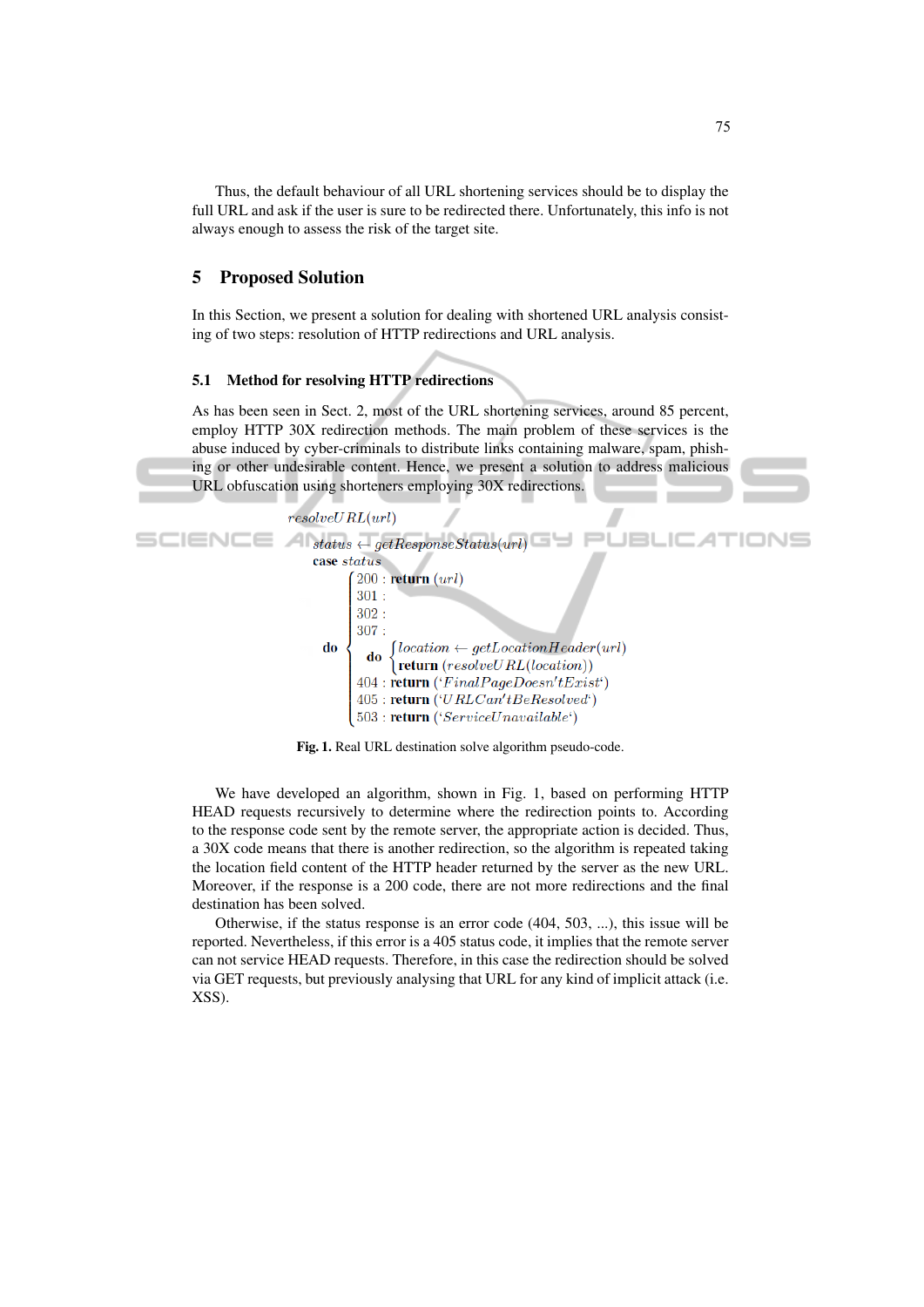#### 5.2 URL Analysis Services

In order to evaluate the malicious intentions of a URL, we have developed an analyser making use of various open web services available on the Internet. Moreover, we have included our proposed solution for dealing with shortened URLs before analysing them, so we are actually able to classify the real destination and not the short link, obtaining more accurate results as will be shown.

First, VirusTotal (*http://www.virustotal.com/*) is a service developed by *Hispasec Sistemas* which analyses suspicious files and URLs enabling the identification of viruses, worms, trojans and other kinds of malicious content detected by 43 antivirus engines and 6 web analysis toolbars. It offers a public API, so it has been easily integrated in our system. The antivirus engine detection is given by a percentage, where we consider that the file is suspicious if it is above  $0\%$ . On the other hand, we evaluate the web analysis toolbars results individually, although we exclude *ParetoLogic* from the analyser as it always detects shortened URLs as malicious. Hence, we employ the following URL analysis tools from VirusTotal: *Firefox*, *G-Data*, *Google Safebrowsing*, *Opera*, *Phishtank*.

Second, WOT - Web Of Trust (*http://www.mywot.com/*) is a service that scores the reputation of a website based on the community opinions. Thus, it grants a percentage value in terms of trustworthiness, vendor reliability, privacy and child safety. Hence, we measure WOTs confidence as the average of these four terms, considering a positive malicious URL detection if the percentage is below 59 (considered as an 'Unsatisfactory' value by the vendor).

IONS

Moreover, all these analysis services fail to detect other kinds of web attacks. Therefore, as a proof of concept, we have implemented in our solution a SQL Injection and Cross-site scripting (XSS) attack detectors, based on Regular Expressions and explained in [21].

In summary, we have 9 services running in our analyser: VirusTotal antivirus engine, the aforementioned five URL analysis tools from VirusTotal, MyWOT reputation service, SQL Injection detector and XSS detector. Furthermore, we consider that a URL is malicious if at least one of these services detects it.

These services are deployed as a unique web service that can be easily accessed by using a plugin developed for Mozilla Firefox web-browser. Simply placing the pointer over a web link, the results of the analysis will be displayed telling the user if it is safe to visit it or not.

#### 6 Evaluation

In order to evaluate the proposed solution, we created a malicious URL dataset detailed in Sect. 6.1. Moreover, we developed an URL analyser, explained in Sect. 5.2, conformed by various services available on the Web. Furthermore, we ran four different experiments explained in Sect. 6.2 in order to show the shortcomings of URL analysis solutions when dealing with shortened URLs. What is more, we proved that our solution is able to deal with this problem, being able to analyse the actual URL instead of the shortened one.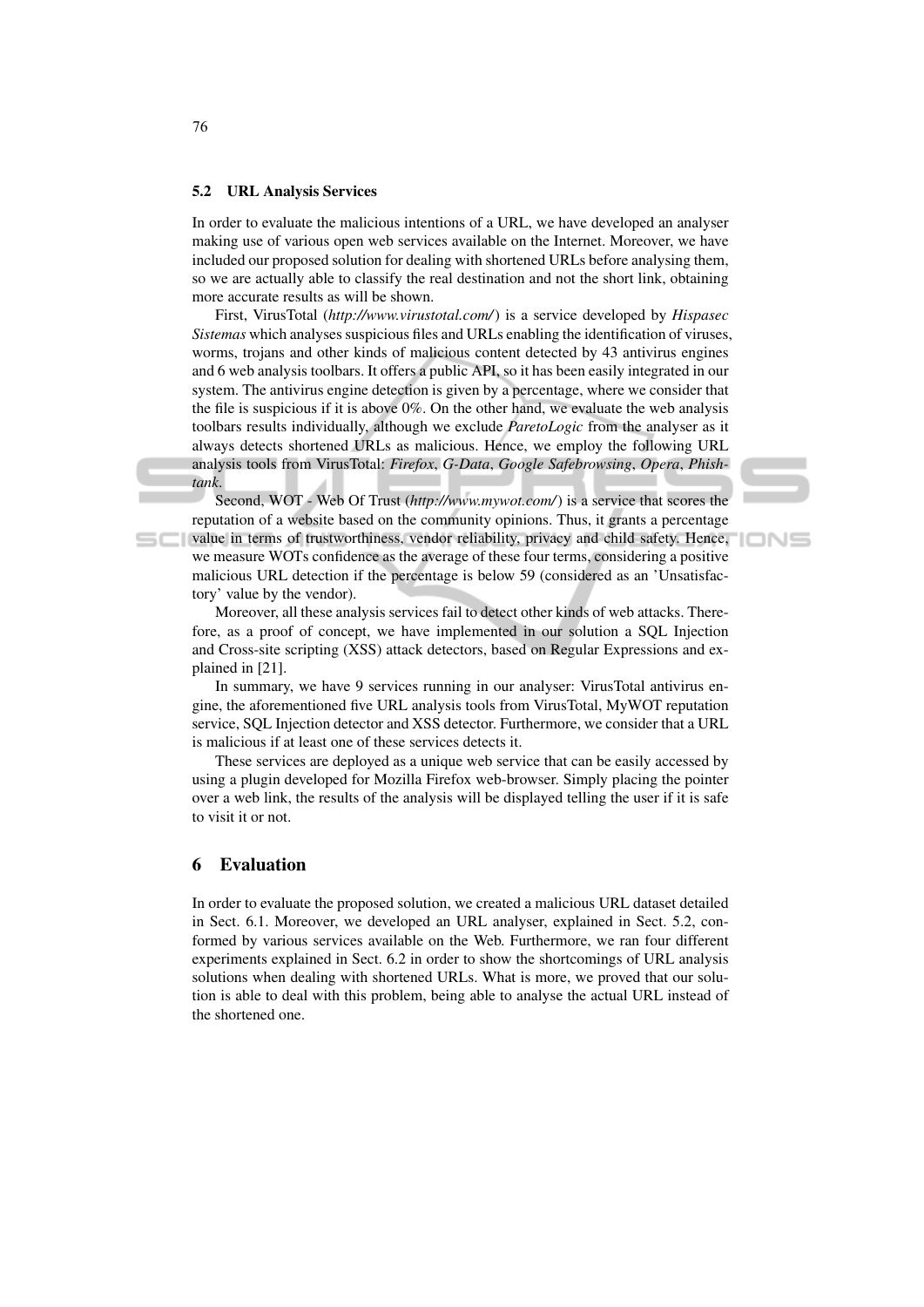#### 6.1 Dataset

For the following experiments, we created a dataset made up of 133 different malicious URLs, considered as already known threats. Table 3 details the different URL types, number of samples and sources of the whole dataset. Furthermore, we ran a script that makes an HTTP HEAD request to each URL to ensure that every URL is on-line.

Table 3. Malicious URL dataset composition.

| <b>Type</b>  | <b>Number</b> | Source                        |  |
|--------------|---------------|-------------------------------|--|
| Malware      | 45            | https://zeustracker.abuse.ch  |  |
|              |               | http://www.malwaredomains.com |  |
| Phishing     | 49            | http://www.phishtank.com      |  |
| Spam         | 19            | http://www.spamcop.com        |  |
| SQLi         | 20            | <b>Diverse Hacking Forums</b> |  |
| <b>XSS</b>   | 20            | Diverse Hacking Forums        |  |
| <b>TOTAL</b> | 153           |                               |  |
|              |               |                               |  |

Moreover, in order to evaluate our proposed solution, we chose different URL shortening services to be used in the experimentation phase. First, we selected the best positioned services on Alexa ranking [2], i.e. *bit.ly* and *tinyurl.com*. Furthermore, we also chose *is.gd* as it employs a combination of HTTP 301 and 302 methods, while it is widely used, as shown in Table 2. Finally, we employed the services presented in Sect. 4 offering some kind of security measures against malicious links, i.e. *saf.li* and *safe.mn*, although we exclude *mcaf.ee* since this service bans the IP address if it detects that malicious URLs are being shortened. We consider this a good practice, and although we can not measure it, the detection rate is quite high.

#### 6.2 Experiments

We have conducted four experiments, the results of which are summarized in Table 4. To begin, the first experiment consisted of analysing all the *"long"* URLs in the dataset with the solution proposed in Sect. 5.2, measuring the detection rate of malicious links. In the second place, we evaluated the shortening services malicious URL detection rate at the time of creating the short link or accessing it, automating the task by using the offered APIs by each service. Moreover, the third experiment involved analysing with our solution the shortened URLs that have not been detected by the shortening services, but without resolving the real destination. To conclude, in the last run we analysed the same URLs used in experiment 3 employing the algorithm presented in Sect. 5 before performing the analysis, so the real URL is analysed instead of the shortened one.

In the first experiment, mostly all the malicious URLs in the dataset are detected by the analysis system. Instead, the detection rates in the second experiment are not as high as they should (in some cases even null), and moreover, all the services fail to detect web attacks (i.e. SQLi and XSS). Hence, there is evidence that shortening services must improve their security solutions to protect their users. Moreover, when analysing the shortened URLs the detection rates fall to 0, demonstrating that they are a

'IONS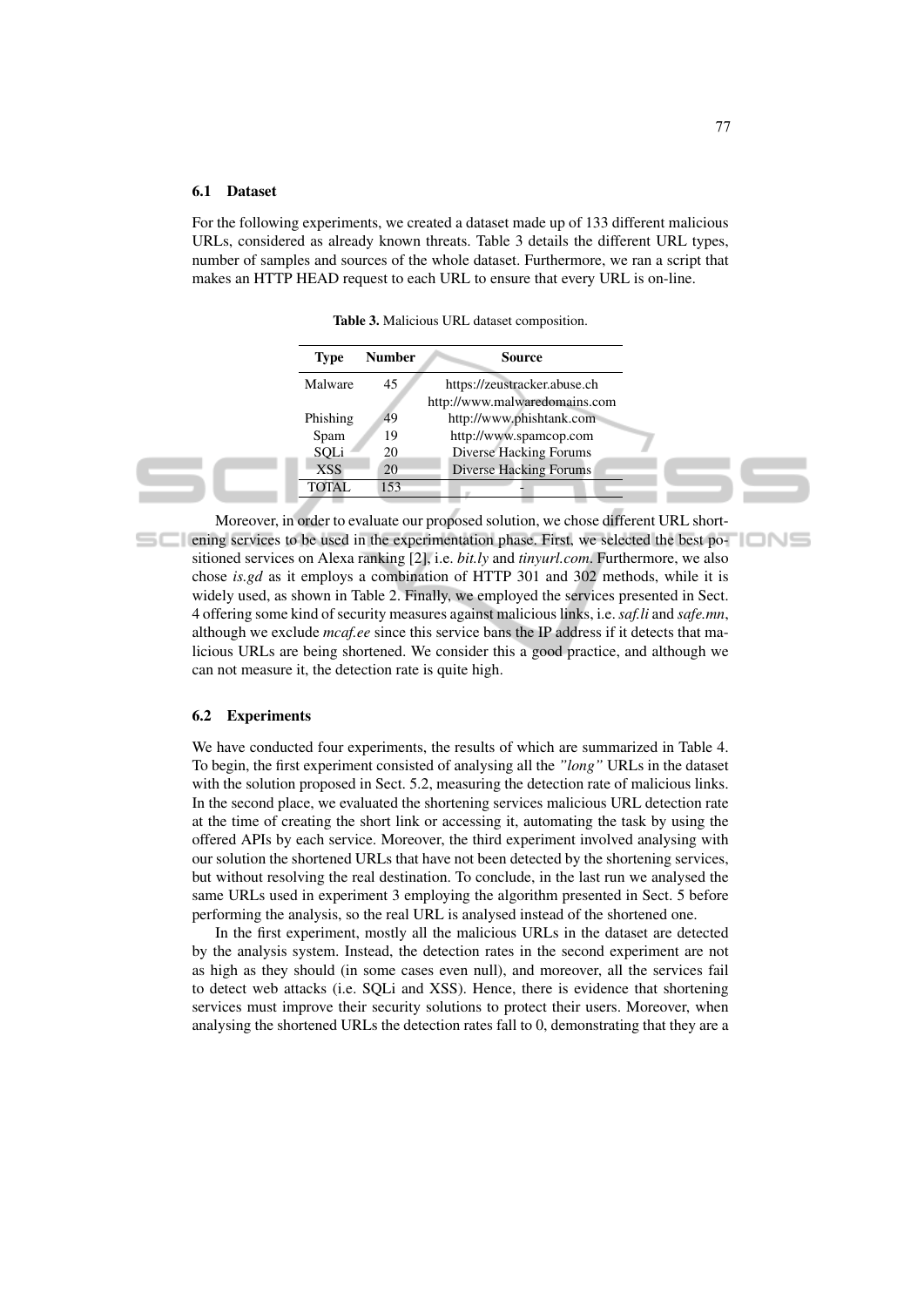| URL      | <b>Experiment 1</b> | <b>Experiment 2</b> |         |       |          | <b>Experiment 3</b> |          |       |       | <b>Experiment 4</b> |       |                |       |          |          |         |
|----------|---------------------|---------------------|---------|-------|----------|---------------------|----------|-------|-------|---------------------|-------|----------------|-------|----------|----------|---------|
|          |                     | S <sub>1</sub>      | $s_{2}$ | $s_3$ | $^{s_4}$ | $s_{5}$             | $s_1$    | $s_2$ | $s_3$ | $s_4$               | $s_5$ | S <sub>1</sub> | $s_2$ | $s_3$    | $^{s_4}$ | $s_{5}$ |
| Malware  | 100                 |                     | 133     |       |          | 28.8                | $_{0}$   | 0     |       |                     |       | 100            | 100   | 100      | 100      | 100     |
| Phishing | 97.9                | 79.5                | 32.6    |       |          | 15.5                | $\theta$ |       |       |                     |       | 90             | 96.9  | 97<br>۰g | 97.9     | 91.6    |
| Spam     | 89.4                | 10.5                | 3.6     |       |          | 57.                 | $_{0}$   |       |       |                     |       | 94.1           | 80    | 89.4     | 89.4     | 87.5    |
| SQLi     | 100                 |                     |         |       |          |                     |          |       |       |                     |       | 100            | 100   | 100      | 100      | 100     |
| XSS      | 100                 |                     |         |       |          |                     |          |       |       |                     |       | 100            | 100   | 100      | 100      | 100     |

**Table 4.** Malicious URL detection rate in %, where  $s_1 = bit.ly$ ,  $s_2 = is.gd$ ,  $s_3 = tinyurl.com$ ,  $s_4 = saf.li$ , s5=*safe.mn*.

good way to obfuscate malicious links. Finally, using our redirection algorithm before performing the analysis, throws the same results as in the first experiment, which probes our solution to be a good approach to deal with URL obfuscation using shortening services.

# 7 Conclusions & Future Work

We have developed an easily implementable solution to protect Internet users during navegation sessions by developing a web service able to assess the security risk of a shortened URL. This web service can be conveniently accessed through a browser plugin, with minimal disruption to web browsing. Experimental results confirm that our system largely exceeds the performance of other partial solutions offered to date.



On the other hand, there are still some limitations. First, we only work with 30X redirection methods, so our algorithm will fail to resolve the final destination if other ways of redirection are used. Second, we access the VirusTotal antivirus engine by consulting the downloaded file md5 hash. Therefore, files are not actually analysed, so it is not effective for unknown samples for VirusTotal service.

As future lines of work, we plan to deal with other redirection methods used by URL shortening services, like the use of *iframes* to insert the target page, the label 'META REFRESH' in 'HEAD' section of the website, or via *javascript*. Moreover, we also project to develop plugins for other web browsers, like *Internet Explorer* or *Google Chrome*, so our solution can be easily accessed by more users. Finally, we are going to incorporate more security analysis services to web service solution in order to improve the results, and therefore, users' security.

#### References

- 1. Fielding, R., Gettys, J., Mogul, J., Frystyk, H., Masinter, L., Leach, P., Berners-Lee, T.: Hypertext transfer protocol–HTTP/1.1 (1999)
- 2. Alexa Ranking: The web information company (2011) Online: http://www.alexa.com/.
- 3. Page, L., Brin, S., Motwani, R., Winograd, T.: The pagerank citation ranking: Bringing order to the web. (1998)
- 4. Grier, C., Thomas, K., Paxson, V., Zhang, M.: @ spam: the underground on 140 characters or less. In: Proceedings of the 17th ACM conference on Computer and communications security, ACM (2010) 27–37
- 5. Bradley, T.: URL Shortening Frenzy Comes with Security Risks (December 15th 2009) Online: http://www.pcworld.com/businesscenter/article/184677/url shortening frenzy comes with security risks.html.